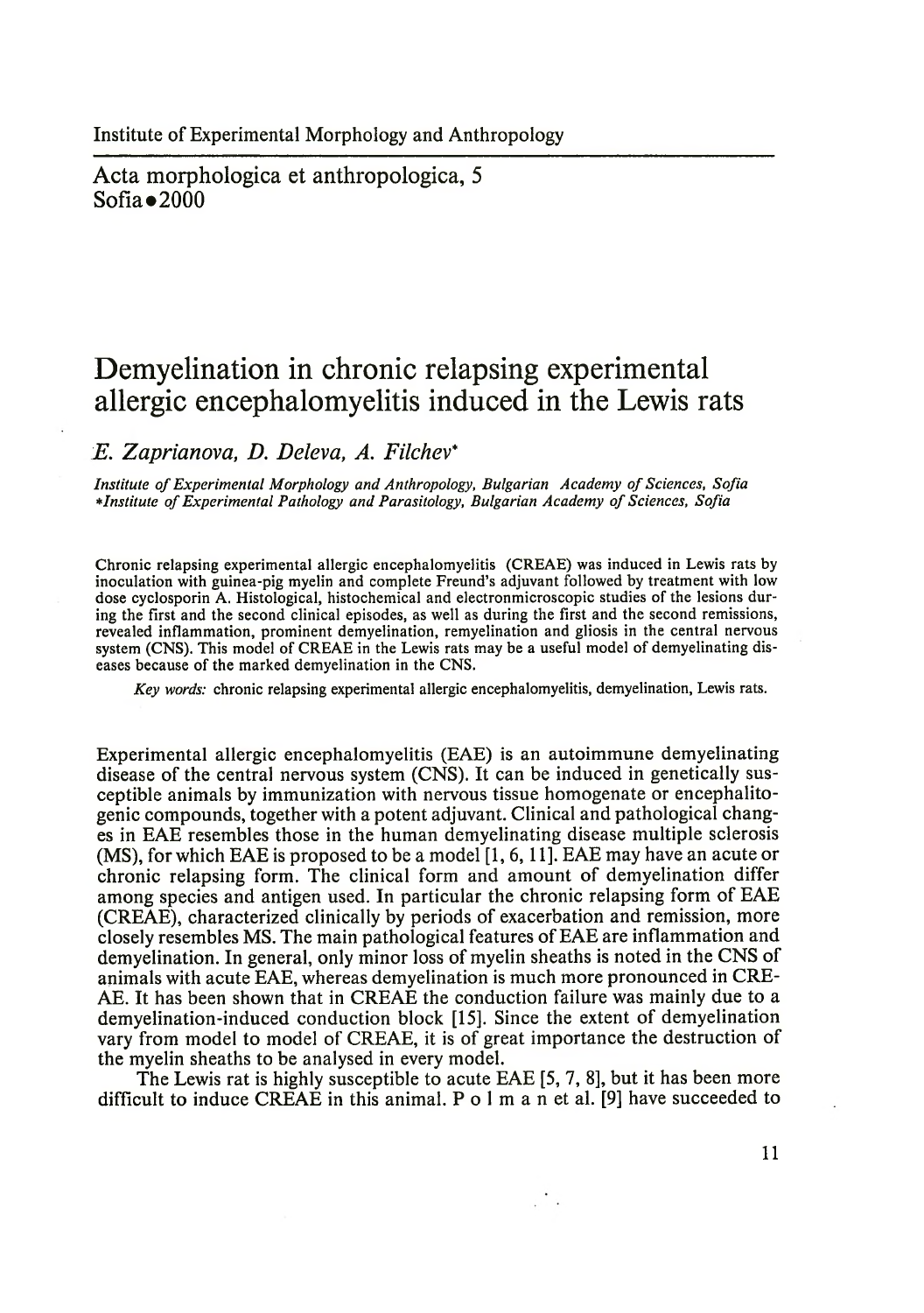induce CREAE in the Lewis rats with guinea-pig spinal cord and treatment with low-dose cyclosporin A (CsA).

In the present study CREAE was induced in the Lewis rats by inoculation with highly purified guinea-pig myelin, together with complete Freund's adjuvant and treatment with low-dose CsA. The neuropathology, and more specifically the demyelination, in this model of CREAE was investigated.

## Material and Methods

Chronic relapsing experimental allergic encephalomyelitis was induced in Lewis rats (JC strains). Each batch of inoculum was prepared by homogenizing a mixture of 1 mg guinea-pig myelin, 0.75 ml complete Freund's adjuvant (Difco) and 100  $\mu$ g Mycobacterium tuberculosis H37R (Difco). Rats, 7-12 - week-old, were injected intradermally with 0.1 ml inoculum into the two rear foot pads. Commencing on the day of inoculation the rats were given subcutaneous injection of CsA (Sandoz; 4mg/ kg) on alternate days until 22 days post-inoculation (DPI) inclusive [9]. Control rats were inoculated and treated as above except that the inoculum did not contain guinea-pig myelin. The animals were weighed and examined daily from the seventh DPI for clinical symptoms of EAE which included evidence of weakness, loss of tail tonicity, hindlimb paraparesis and paralysis, incontinence, quadriparesis, quadriparalysis.

Light- and electronmicroscopic investigations were carried out on brains and spinal cords of the experimental animals during the first and the second clinical episodes (6 rats) and during the first and the second remissions (6 rats), as well as of control rats (3 animals). Routine histological and histochemical methods were applied: staining with hematoxyline and eosine and Baker's histochemical reaction for phospholipids. For electronmicroscopic studies the rats were perfused with 2.5% glutaraldehyde/ 2% paraformaldehyde in 0.1 M sodium cacodylate buffer (pH 7.3 — 7.4). The brain, optic nerve and the spinal cord (cervical, thoracic and lumbar) were removed, immersed in fixative, postfixed with *2%* osmium tetraoxide and embedded in Epon. Ultrathin sections were stained with uranylacetate and lead citrate and examined with an Opton 109 electron microscope.

## Results

#### Clinical findings

The majority of rats inoculated with myelin and complete Freund's adjuvant and given CsA developed neurological signs commencing 11-16 DPI. Most of the affected animals recovered fully by 18-27 DPI. Of those that recovered 90% had a second episode by 25-30 DPI. The neurological signs in the second episode were similar to those in the first episode. Usually the clinical recovery from the second episode was complete by 29-36 DPI.

#### Neuropathological findings

During the first clinical episode of CREAE inflammation and demyelination were present in the spinal cord, cerebellar white matter and brain stem, particularly in the medulla. Electronmicroscopic examination showed primary demyelination and invasion of myelin sheaths by macrophages (Fig. 1). Most frequently their processes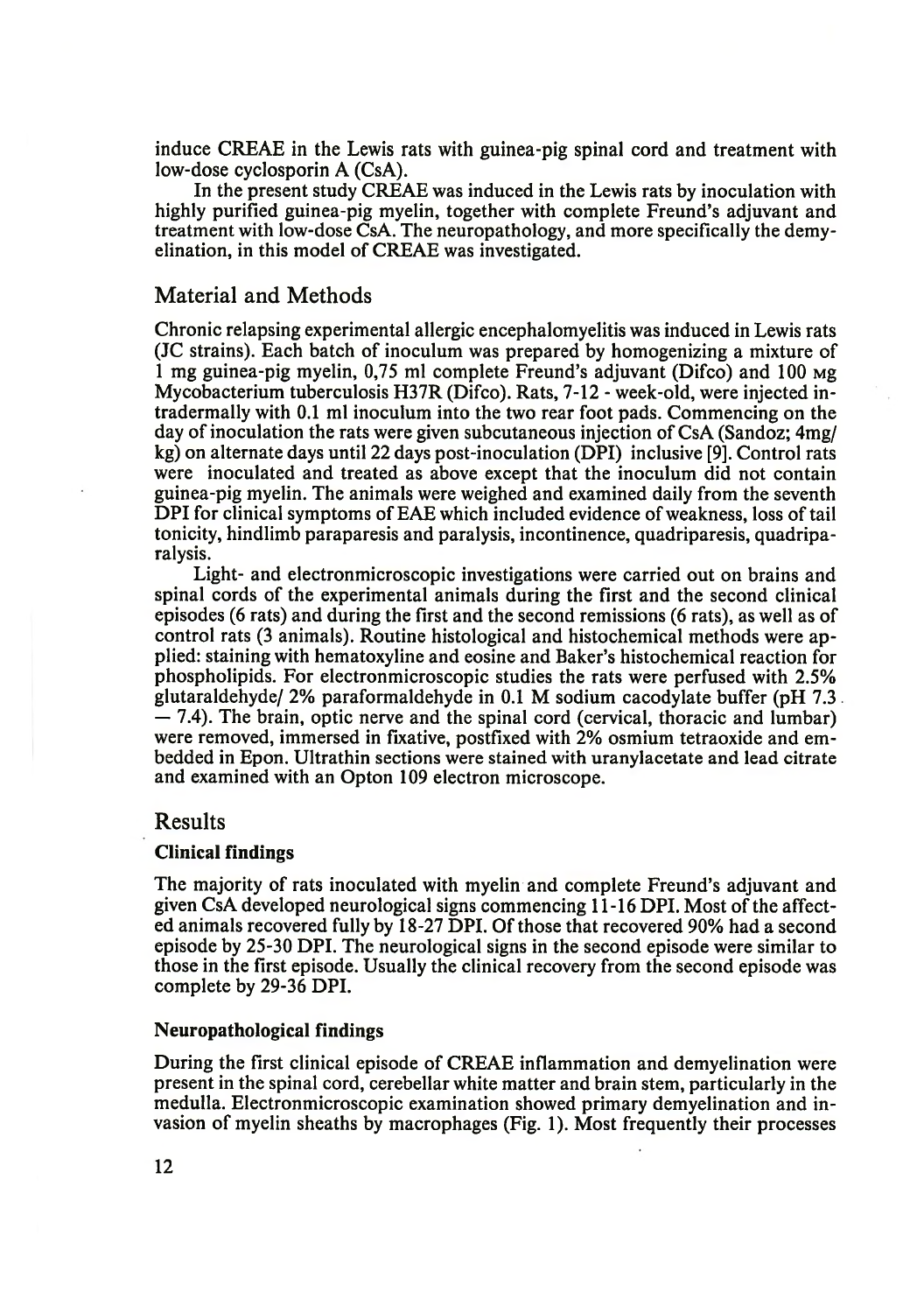

Fig. 1. First episode of CREAE. Lumbar spinal cord. Primary demyelination and invasion of myelin sheaths by a macrophage process  $(x 27 000)$ 

invade between the myelin lamellae (myelin stripping). Finally the axon is left completely demyelinated.

During the First remission remyelination and demyelination are clearly present in the CNS (Fig. 2). During the second clinical episode there was prominent demyelination, remyelination, inflammation and gliosis. Massive dilatation of the myelin sheath and axonal degeneration were present in the spinal cord lesions (Fig. 3). Electron microscopy showed during the second recovery marked demyelination and many Fibres in the stage of remyelination.

## Discussion

The present study has revealed a marked demyelination in the CNS of Lewis rats with chronic relapsing EAE induced by inoculation with purified guinea-pig myelin and treatment with low-dose CsA. Furthermore, active demyelination could still be found in animals during the First and second remission, indicating ongoing disease activity. In our model of CREAE the Lewis rats were inoculated with highly puriFied guinea-pig myelin instead of guinea-pig spinal cord, used by P o 1 m a n et al. [9]. Lewis rats with acute EAE do not usually show as large demyelinative lesions as are seen in other species. Nevertheless demyelinated areas were observed frequently in myelin-immunized animals [13]. The mechanism by which low-dose CsA facilitates the development of CREAE is unclear, but it is likely that it interferes with immunoregulation as demonstrated in ohter cases [2, 14]. In the present study macrophages have been observed to invade and destroy myelin sheaths, as it has been previously described in EAE and MS [3,10,11]. Nevertheless whether macrophages directly causes demyelination by attacking myelin by instruction from T helper cells or they are merely subserving their general function as scavenger cells remains to be established. In our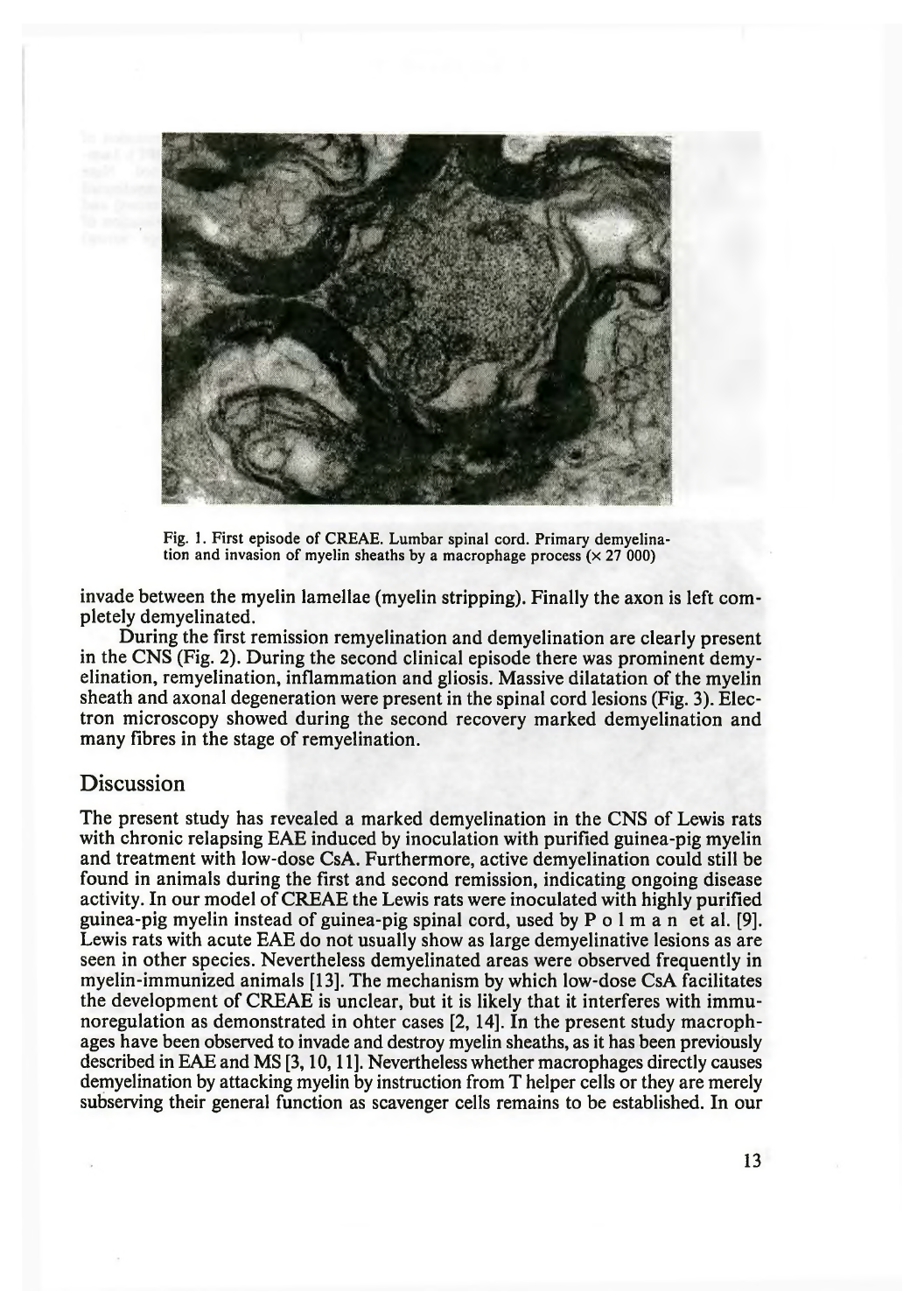

Fig. 2. First remission of CREAE ( 43 DPI ). Lumbar spinal cord. Note completely demyelinated axons (small arrows) and ongoing remyelination of an axon (large arrow)  $(x 33 000)$ 

Fig. 3. First remission of CREAE (43 DPI). Lumbar spinal cord. Massive dilatation of the myelin sheath and axonal degeneration  $(x 70 000)$ 

14